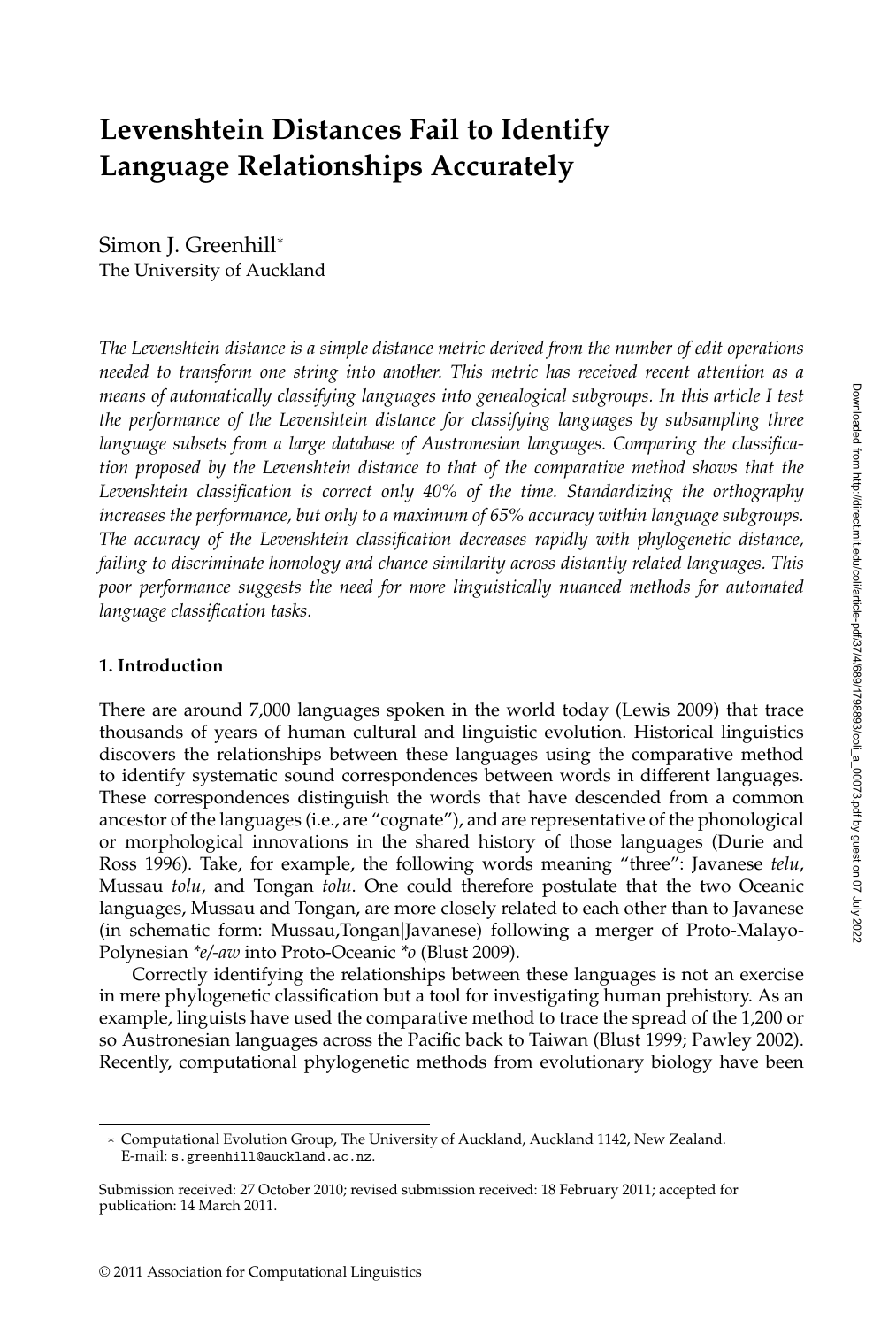applied to this lexical cognate data. For example, we tested different scenarios of Pacific settlement and found compelling support for an origin of the Austronesian language family in Taiwan around 5,200 years before present (Gray, Drummond, and Greenhill 2009). This combination of computational phylogenetic methods and linguistic data promises to be a powerful way of exploring human prehistory and linguistic and cultural evolution (Greenhill, Blust, and Gray 2008; Currie et al. 2010; Gray, Bryant, and Greenhill 2010).

Using the comparative method to identify phylogeny requires a lot of lexical data, detailed knowledge about phonology (in general, and in the languages in question), and a lot of time (Durie and Ross 1996), however. It has recently been suggested that the Levenshtein distance can be used to subgroup languages without the intensive time requirement of the comparative method (Brown et al. 2007) or the potential subjectivity involved in identifying sound correspondences (Serva and Petroni 2008). The Levenshtein distance (Levenshtein 1966) is a string comparison metric that counts the number of edit operations (replacements, insertions, and deletions) required to transform one string into another (Kruskal 1983). For example, the Levenshtein distance between the Mussau and Tongan cognate words *tolu* is 0, and the difference between *tolu* and Javanese *telu* is 1 (a replacement of the  $/e$  / with  $/o$ ). This is usually normalized by dividing by the length of the longest word (Brown et al. 2007; Serva and Petroni 2008), so the distance between *tolu/telu* is 0.25.

This Levenshtein classification has recently been applied to the Indo-European (Serva and Petroni 2008; Tria et al. 2010), Austronesian (Petroni and Serva 2008), Turkic (van der Ark et al. 2007), Indo-Iranian (van der Ark et al. 2007), Mayan, Mixe-Zoque, Otomanguean, Huitotoan-Ocaina, Tacanan, Chocoan, Muskogean, and Austro-Asiatic language families (Brown et al. 2007; Holman et al. 2008; Bakker et al. 2009). The results of Levenshtein classification have even been used to explore broader questions such as the relationship between population size and the rates of language evolution (Wichmann and Holman 2009), the dates of human population expansions (Serva and Petroni 2008; Wichmann and Holman 2009; Wichmann et al. 2010), whether languages arise and go extinct at a constant rate (Holman 2010), and to triangulate the homelands of language families (Wichmann, Muller, and Velupillai 2010). ¨

Proponents of Levenshtein classification have claimed that the results are very similar to that of the comparative method. However, to date there has been no rigorous attempt to quantify the performance of the Levenshtein distance at classifying languages. For example, Petroni and Serva (2008) use the Levenshtein distance to classify 50 Austronesian languages, and claim that their obtained language phylogeny is "similar" to the results of the comparative method. However, close inspection of their classification reveals some puzzling incongruities. Their tree correctly places the Atayalic subgroup of the Formosan languages at the base of the tree (Blust 1999), but the next subgrouping on the tree is the large Oceanic subgroup before the rest of the Formosan languages are encountered. According to the comparative method, the Austronesian language family has a highly rake-like structure, and the Oceanic subgroup should be nested within Central-Eastern Malayo-Polynesian and Eastern Malayo-Polynesian (Blust 1993, 2009; Gray, Drummond, and Greenhill 2009). Instead, the Levenshtein classification looks more like the results from a lexicostatistical analysis (Swadesh 1952; Embleton 1985), which incorrectly inferred the base of the Austronesian phylogeny to be in Near Oceania (Dyen 1965). This alternative tree topology has been largely discounted as a methodological error due to an inability of the lexicostatistical methodology to handle differences in the rates of lexical change (Bergsland and Vogt 1962; Blust 2000; Greenhill and Gray 2009).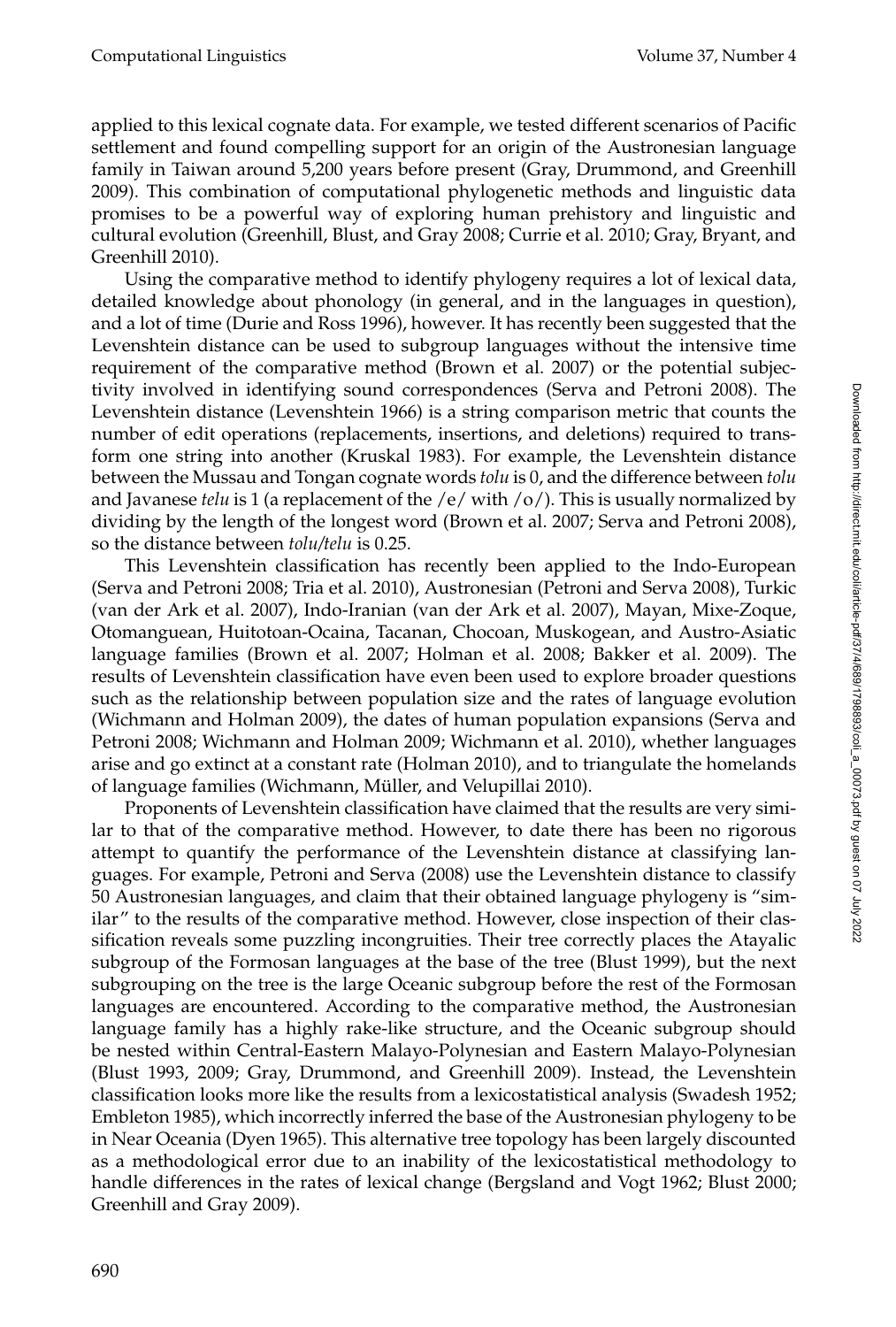The incongruities between the Levenshtein classification and the comparative method demonstrates the need for a quantitative evaluation of the accuracy of the Levenshtein distance for genealogically subgrouping languages. The large Austronesian language family is a good test case for evaluating the accuracy of comparative methods (Greenhill and Gray 2009; Greenhill, Drummond, and Gray 2010). First, the major subgroups of the Austronesian language family are well established (Dempwolff 1934, 1937, 1938; Grace 1959; Pawley 1972; Dahl 1973; Blust 1978, 1991, 1993, 1999, 2009; Ross 1988; Ross and Næss 2007). Second, most subgroups in the Austronesian family can be identified from the basic vocabulary commonly used for Levenshtein classification (Greenhill, Drummond, and Gray 2010). Third, there is a large-scale database of Austronesian vocabulary available for such a test: the Austronesian Basic Vocabulary Database (Greenhill, Blust, and Gray 2008). In this article, I attempt to evaluate the accuracy of the Levenshtein classification method for identifying genealogical subgroups.

## **2. Method**

The Austronesian Basic Vocabulary Database (ABVD) (Greenhill, Blust, and Gray 2008) is a large collection of basic vocabulary word lists from over 650 Austronesian languages. Each word list comprises 210 items such as words for body parts, kinship terms, colors, numbers, verbs, nouns, and so forth. These items are thought to be highly stable over time and resistant to being borrowed between languages (Swadesh 1952). From this database I extracted the word lists for 473 languages that belonged to the Austronesian language family and were not reconstructed proto-languages.

To compare the performance of the Levenshtein classification to the traditional subgroupings I subsampled triplets of languages from these data 10,000 times. The correct classification of triplets is the simplest possible subgrouping task, with only four possible subgroupings: language A is more similar to language B than C ( $A,B|C$ ), A is closer to C (A,C|B), B is closer to C (B,C|A), and no language is closer to the other (A,B,C). Restricting the comparison to triplets has the advantage of not requiring a tree construction algorithm to infer the topology, and hence avoids adding uncertainty caused by the phylogenetic reconstruction process (Susko, Inagaki, and Roger 2004).

For each language triplet I obtained the expected linguistic subgrouping from the Ethnologue database (Lewis 2009). The Ethnologue is the primary catalogue of language information about the world's languages. Each language has a classification string associated with it that categorizes the language into a nested set of subgroups that are derived from primary historical linguistic research. It could be argued that the Ethnologue classification lags behind linguistic research (Campbell and Grondona 2008). However, the deeper structure of the Austronesian language family has been well established for a long time (Dempwolff 1934, 1937, 1938; Grace 1959; Pawley 1972; Dahl 1973; Blust 1978, 1991, 1993, 1999, 2009; Ross 1988), and the recent release of the Ethnologue has updated the classification to match even quite newly identified language subgroups like Temotu (Ross and Næss 2007).

The normalized Levenshtein distance between each language pair in the threelanguage sample was calculated as follows. In each of the 210 words in the ABVD word lists, one entry was selected for each language. Where the ABVD had multiple entries for a word in a language one of the entries was sampled at random. The Levenshtein distance was then calculated for each pair of words (word 1 in language A vs. word 1 in language B; word 2 in language A vs. word 2 in language B; etc.), and normalized by dividing by the length of the longer word (Brown et al. 2007; Holman et al. 2008; Serva and Petroni 2008). When one of the language pairs had no entries for a given word the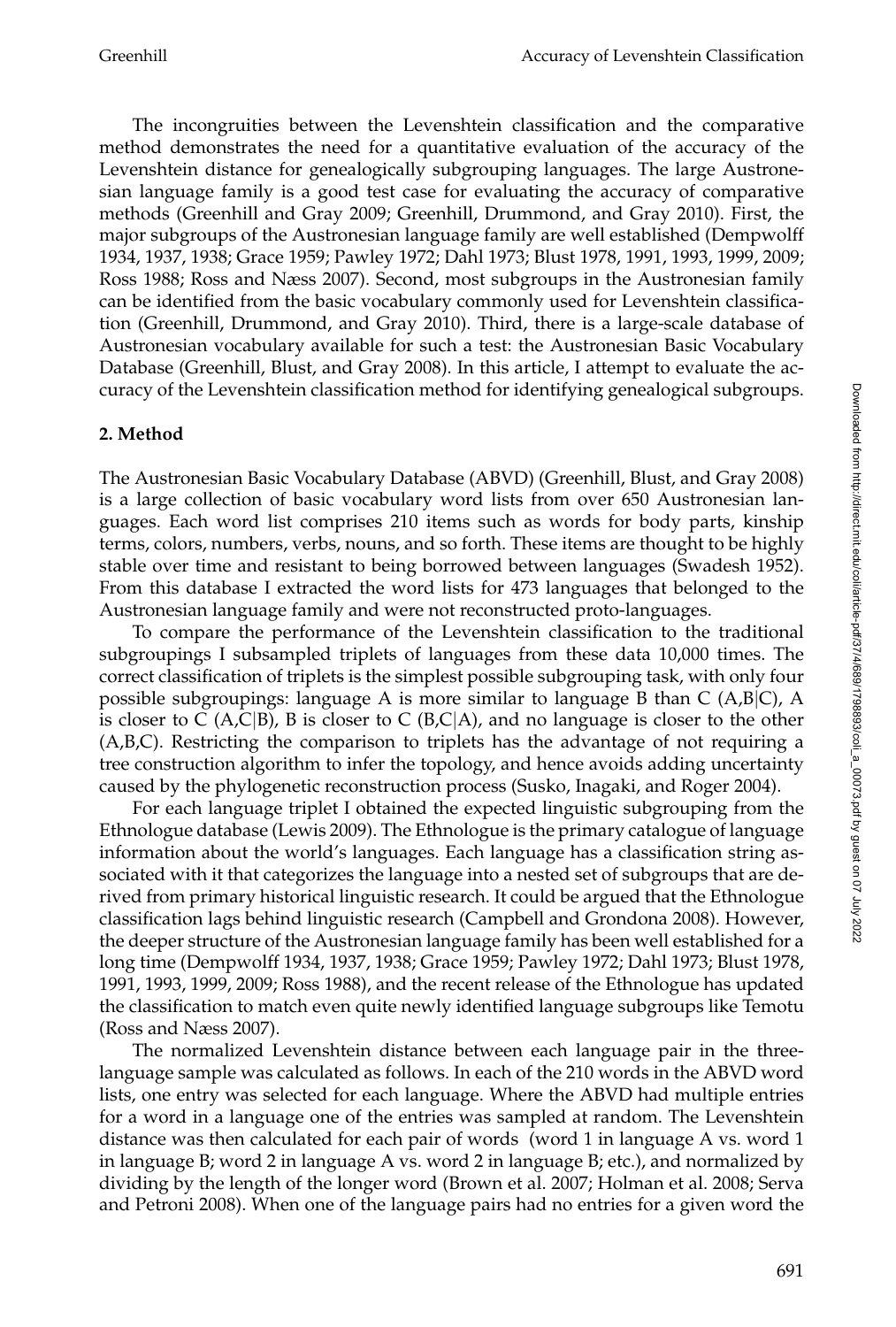word pair was ignored. The average normalized Levenshtein distance for all 210 words between each pair of languages in the three-language sample was taken as a measure of relatedness between the language pairs. These averaged distances were then used to select the most appropriate of the four possible subgroupings (e.g., A,B|C, or A,C|B or B,C|A or A,B,C). The subgrouping estimated from the Levenshtein distances was then evaluated as correct when it matched the subgrouping obtained from the Ethnologue.

A potential problem with this large-scale comparison is that the language data in the ABVD have varying orthographies. These differences in orthographies might play a crucial role in the accuracy of the Levenshtein distance to correctly infer language relationships. The ABVD contains word lists from many different sources of data, but there are some subsets that contain consistent orthography. To assess the effect of orthography on the Levenshtein distance comparison, I repeated the given procedure while sampling from three different subsets of languages. The first of these subsets is composed of word lists for 121 languages across the Austronesian region obtained from the linguist Robert Blust (Blust 2000, 2009), and these are transcribed in Blust's standard orthography. In contrast, the second two subsets are composed of detailed language surveys of 91 languages from the Solomon Islands described in Tryon and Hackman (1983), and 45 Philippines languages described in Reid (1971).

## **3. Results**

The average Levenshtein distance between each sampled pair of languages in the full 473-language sample was 0.847 (s.d., 0.063). In the Blust language subsample the average Levenshtein distance was 0.846 (s.d., 0.047). The average distance for the Tryon and Hackman (1983) and Reid (1971) languages was 0.772 (s.d., 0.120) and 0.771 (s.d., 0.121), respectively. Cronbach's alpha (Nerbonne and Heeringa 2009) calculated on all inter-item distances between 1,000 random language pairs showed an alpha of 0.99, suggesting that the signal measured by the Levenshtein distance was consistent.

The ability of the Levenshtein distance to identify the correct subgrouping from the three possible combinations was low. In the full 473-language subsample the Levenshtein distance correctly identified 41.3% of the subgroupings. In the Blust language subsample the accuracy was 36.9%. In the Tryon and Hackman (1983) and Reid (1971) languages, the accuracy was higher at 65.8% and 64.3%, respectively.

It may be unfair to penalize the Levenshtein classification for resolving a subgroup that Ethnologue did not. Discarding the comparisons when the expected classification was unresolved (A,B,C) increased the accuracy marginally: 47.8% Full data set, 44.7% Blust, 77.0% Tryon and Hackman (1983), and 76.8% Reid (1971).

# **4. Discussion**

The performance of the Levenshtein distance at classifying the Austronesian languages using basic vocabulary data was poor, with the correct subgroup chosen only 41.3% of the time. The more standardized orthography in the Solomon Islands and Philippines language subsets increased the accuracy of the classification to around 65%. This was not the case for the Blust subsample, however, which scored the lowest accuracy of 36.90%. The relatively poor performance on the Blust subsample when compared to the Solomons and Philippines samples suggests that further standardization might not increase accuracy. The Blust languages are sampled right across the range of Austronesian languages. In contrast, the other subsets are sampled from distinct regions and contain languages within a restricted set of subfamilies (e.g., Temotu, Meso-Melanesian, and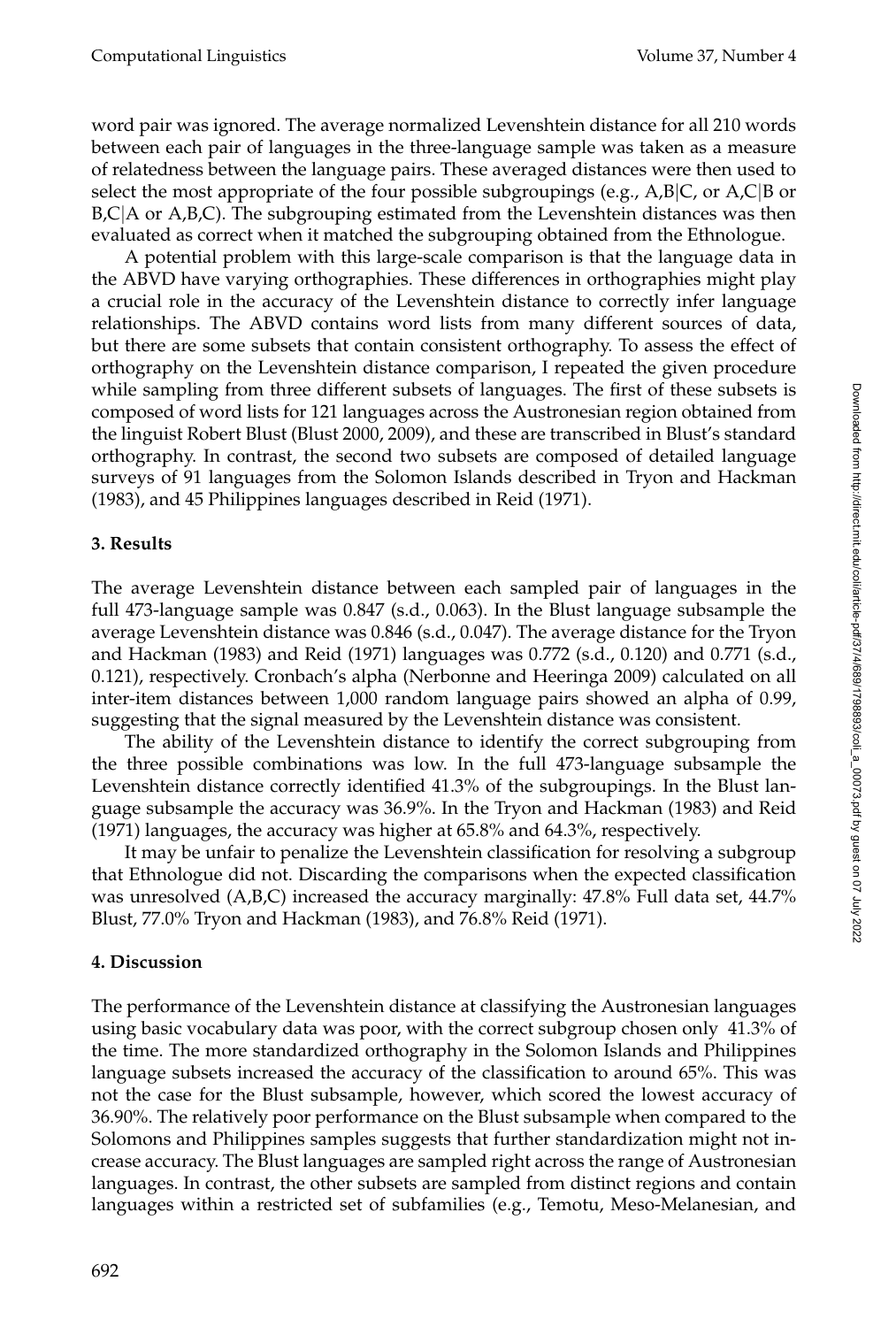South-East Solomonic for the Solomon Islands subset; and Greater-Central Philippines and North Luzon for the Philippines subset).

The major limiting factor for classification accuracy using the Levenshtein distance appears to be phylogenetic distance: how closely the languages are related. Figure 1 plots the average number of Ethnologue classification nodes in each three-language subset (Treelength) against the proportion of correct Levenshtein classifications for the two language subsets spanning the largest range of subgroups (the Full data set, and the Blust subsample). This figure shows that as the phylogenetic distance between languages increases, the Levenshtein distance is less accurate at choosing the correct classification. This finding is concordant with studies that have applied the Levenshtein distance to dialect-level data and have generally shown strong congruence between the subgroupings estimated by traditional dialectology methods and the Levenshtein distance (Kessler 1995; Gooskens and Heeringa 2004; Heeringa et al. 2006; Nerbonne and Heeringa 2009). Interestingly, Figure 1 hints at an increase in accuracy with very large phylogenetic distances, perhaps suggesting a potential role for the Levenshtein distance for discriminating between different language families (van der Ark et al. 2007).





#### **Figure 1**

Scatter plot showing the accuracy of the Levenshtein classification approach as a function of phylogenetic distance. Phylogenetic distance is measured by the average number of Ethnologue classification nodes subtended by each language triplet. The points are drawn from the two language subsets spanning the largest range of subgroups (the full data set and the Blust subsample) with LOESS curves of best fit (Full data set: triangles, dotted line; Blust data set: circles, line).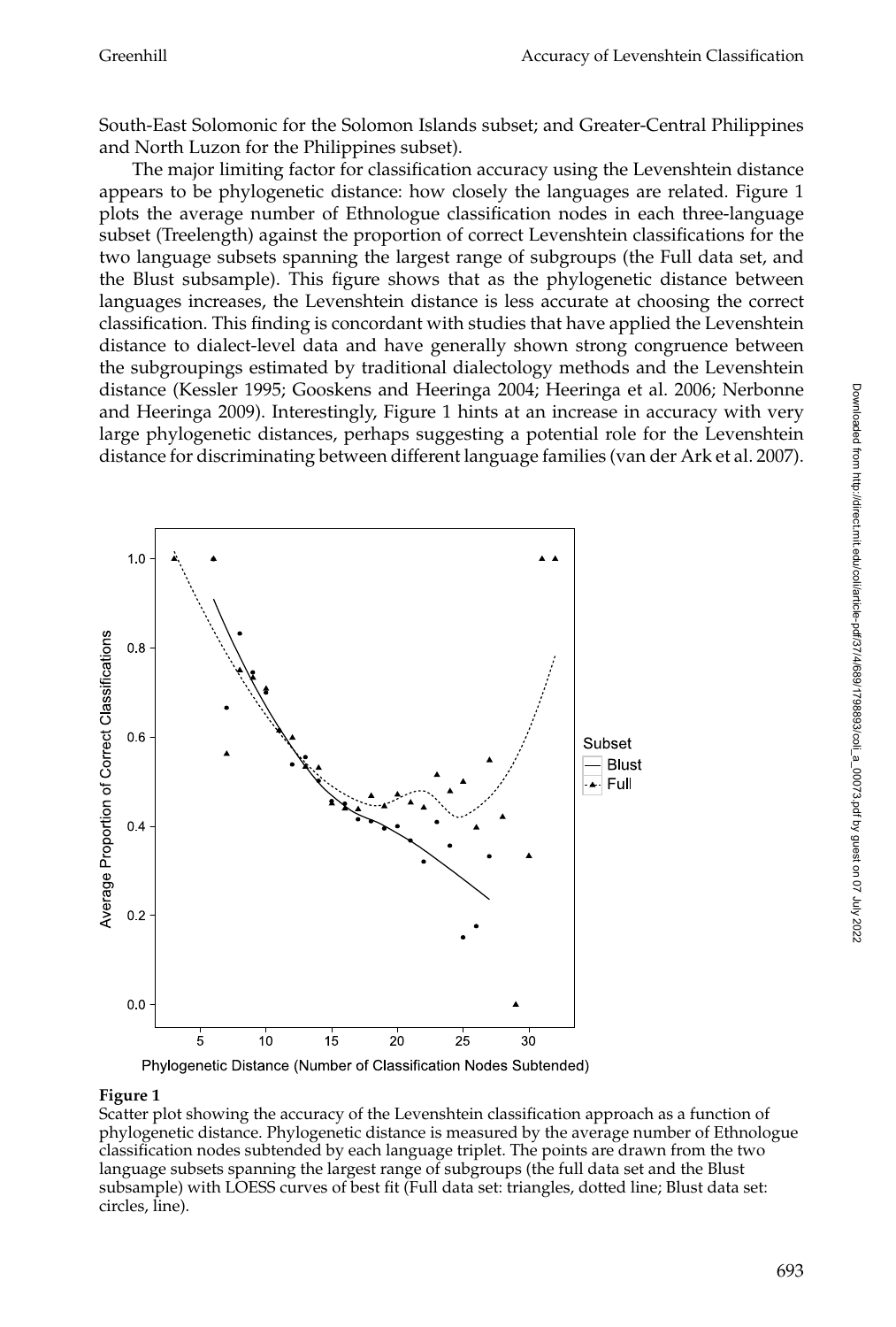Why is the accuracy of the Levenshtein method so low? The major cause of this poor performance is that the Levenshtein distance is linguistically naive in at least four ways. First, the Levenshtein distance blurs the distinction between cognate and noncognate words. Dialect studies generally explore the change within a cognate set where the Levenshtein distance between entries is generally one or two character changes. In contrast, when classifying languages, the metric conflates two different processes: change within a cognate set and change between cognate sets. The distance between two cognate words (e.g., *tolu* and *telu*) is small (0.25), however, calculating the distance between two different cognate sets *tolu* and (for example) Marovo *hike* gives a maximally different string comparison. When words are very different, then the Levenshtein distance is more likely to reflect chance similarity.

Second, the Levenshtein distance identifies the surface similarity between words. Historical linguistics is skeptical about surface similarity for geneaological classification (Ringe 1992; Durie and Ross 1996), however, as surface similarity could reflect borrowing, sound symbolism, onomatopoeia, nursery forms, or chance instead of phylogenetic relationships (Campbell and Poser 2008).

Third, processes like metathesis, reduplication, and fossilization of affixes can involve multiple character differences but only occur as one change. For example, Malay *takut* 'to fear' is cognate with Proto-Malayo-Polynesian *\*ma-takut* 'fearful, afraid' (Blust 2009). The \*ma- is a stative prefix that has a tendency to become fossilized (Blust 2009). Rather than a single change, the Levenshtein distance would represent this as two or three insertions/deletions. The third issue is that, under the Levenshtein, all phonological changes are equally likely and occur at the same rates. In reality, some changes occur very rarely whereas others occur frequently and repeatedly (e.g. /t/ to /k/ is thought to have occurred independently at least 20 times within Austronesian [Blust 2004]). In a good model, these frequent changes should have lower penalties than other changes that are more unlikely.

A final cause of this poor classification performance is a result of subgrouping languages according to an overall distance metric. Intuitively, clustering according to minimal distance makes sense, although this has two consequences. First, distance metrics ignore the distinction between forms that are common retentions from an ancestral language, and the forms that are shared innovations in a set of languages. This distinction—a "fundamental tenant of the comparative method" (Blust 2000, page 314)—is critical for correct subgrouping (Brugmann 1884; Hennig 1966; Blust 2000; Greenhill and Gray 2009). Second, distance metrics remove a large proportion of the signal in the data and better classification performance is achieved when raw data are used (Steel, Hendy, and Penny 1988). By using a distance-based subgrouping method the Levenshtein is susceptible to exactly the same problems that classical lexicostatistics faced (Swadesh 1952). In particular, there is a very high vulnerability to variation in retention rates (Bergsland and Vogt 1962; Blust 2000; Greenhill and Gray 2009). Dyen (1965) applied lexicostatistics to the Austronesian language family and interpreted the results as indicating an origin in Melanesia, possibly in the Bismarck Archipelago north of New Guinea. This contradicts sharply with the view from historical linguistics which suggests Taiwan as the homeland (Blust 1999; Gray, Drummond, and Greenhill 2009). Blust (2000) has demonstrated that retention rates in Malayo-Polynesian languages range from 5% to 60% over the last 4,000 years or so. The languages which have had more replacement in basic vocabulary are predominantly those of Melanesia, where there has been much contact-induced change as incoming Austronesian languages encountered non-Austronesian languages (Ross 1996). Subgrouping the languages with lower similarities placed these Melanesian languages at the base of the tree, and led to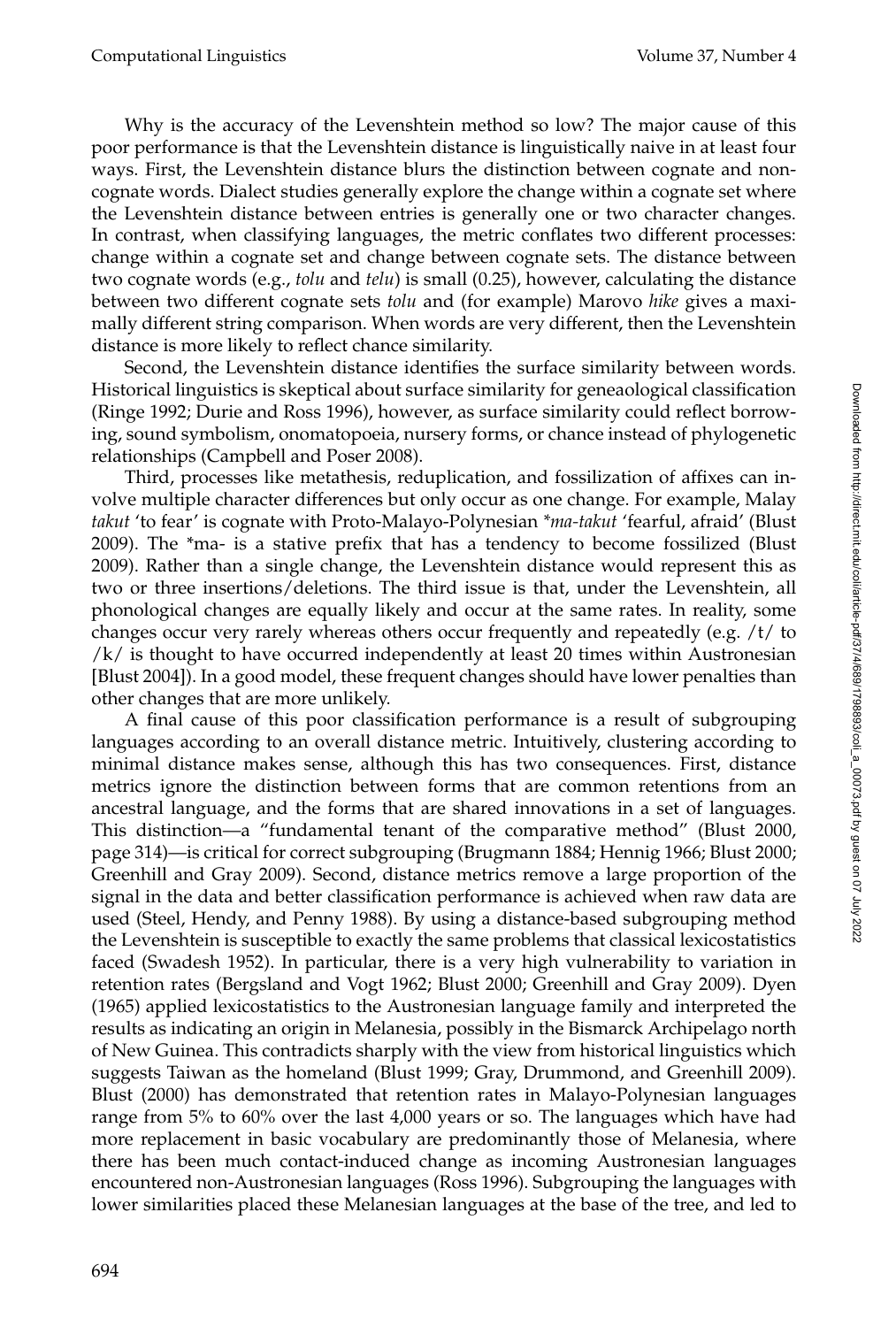the incorrect inference of a Melanesian homeland (Blust 2000; Greenhill and Gray 2009). A Levenshtein-derived classification of the Austronesian languages (Petroni and Serva 2008) makes an identical mistake, suggesting that this approach is just as adversely affected by variations in retention rate. It is therefore crucial to use methods that can use all the cognate data, and account for variation in rates of lexical change over time like Bayesian phylogenetic methods (Greenhill and Gray 2009).

Using the Levenshtein distance to automatically classify languages has many attractions. These results indicate that better methods and approaches need to be explored, however. One approach would be to make a less linguistically naive distance. For example, the algorithm could be altered to allow larger changes such as metathesis and reduplication. Or the transposition weights could be modified to make transitions between common sound changes less penalized. These weights could be adjusted using evidence from historical linguistics (Blevins 2004), or using a more general acoustic distance measure (Mielke 2005). One step towards a more nuanced distance has been taken by Wieling, Prokic, and Nerbonne (2009), who modified the Levenshtein distance ´ to handle increased rates of metathesis in Bulgarian dialects and found a small increase in performance on a string alignment task. A further modification using a Pointwise Mutual Information method to learn the weights of phonetic transitions performed better and had fewer errors than the modified Levenshtein.

Regardless of potential improvements, using a static metric like the Levenshtein is still problematic. Processes like metathesis and reduplication are not necessarily common in other languages or language families, and common sound changes are not only phonetically constrained but are also constrained by the sounds already occurring in a language. A superior approach would be to use an adaptive algorithm to learn the transition weights from the data before classifying the languages using methods like naive Bayesian classifiers (Dunning 1994; Ellison 2007), dynamic Bayesian networks (Kondrak and Sherif 2006), or stochastic transducers (Ristad and Yianilos 1998). A recent technique uses a probabilistic model of phonological change trained on a corpus of data with an expectation-maximization algorithm to infer protoforms directly based on a phylogeny (Bouchard-Côté et al. 2008; Bouchard-Côté, Griffiths, and Klein 2009). Given these new methods which promise substantial increases in performance, and the large collection of established cognate data contained in databases like the ABVD that can be used to train these algorithms, there is no reason to continue using the Levenshtein distance to classify languages.

## **Acknowledgments**

I thank Quentin Atkinson, Russell Gray, Robert Ross, Annik van Toledo, and four anonymous reviewers for discussion and suggestions. Funding was provided by a Royal Society of New Zealand Marsden grant (no. UOA0709).

# **References**

Bakker, D., A. Müller, V. Velupillai, S. Wichmann, C. H. Brown, P. Brown, D. Egorov, R. Mailhammer, A. Grant, and E. W. Holman. 2009. Adding typology to lexicostatistics: a combined approach to language classification. *Linguistic Typology*, 13:167–179.

- Bergsland, K. and H. Vogt. 1962. On the validity of glottochronology. *Current Anthropology*, 3(2):115–153.
- Blevins, J. 2004. *Evolutionary Phonology: The Emergence of Sound Patterns*. Cambridge University Press, Cambridge.
- Blust, R. 1991. The greater central Philippines hypothesis. *Oceanic Linguistics*, 30:73–129.
- Blust, R. 1993. Central and Central-Eastern Malayo-Polynesian. *Oceanic Linguistics*, 32:241–293.
- Blust, R. 1999. Subgrouping, circularity and extinction: Some issues in Austronesian comparative linguistics. In E. Zeitoun and P. J-K. Li, editors, *Selected Papers from the Eighth International Conference on Austronesian Linguistics*. Symposium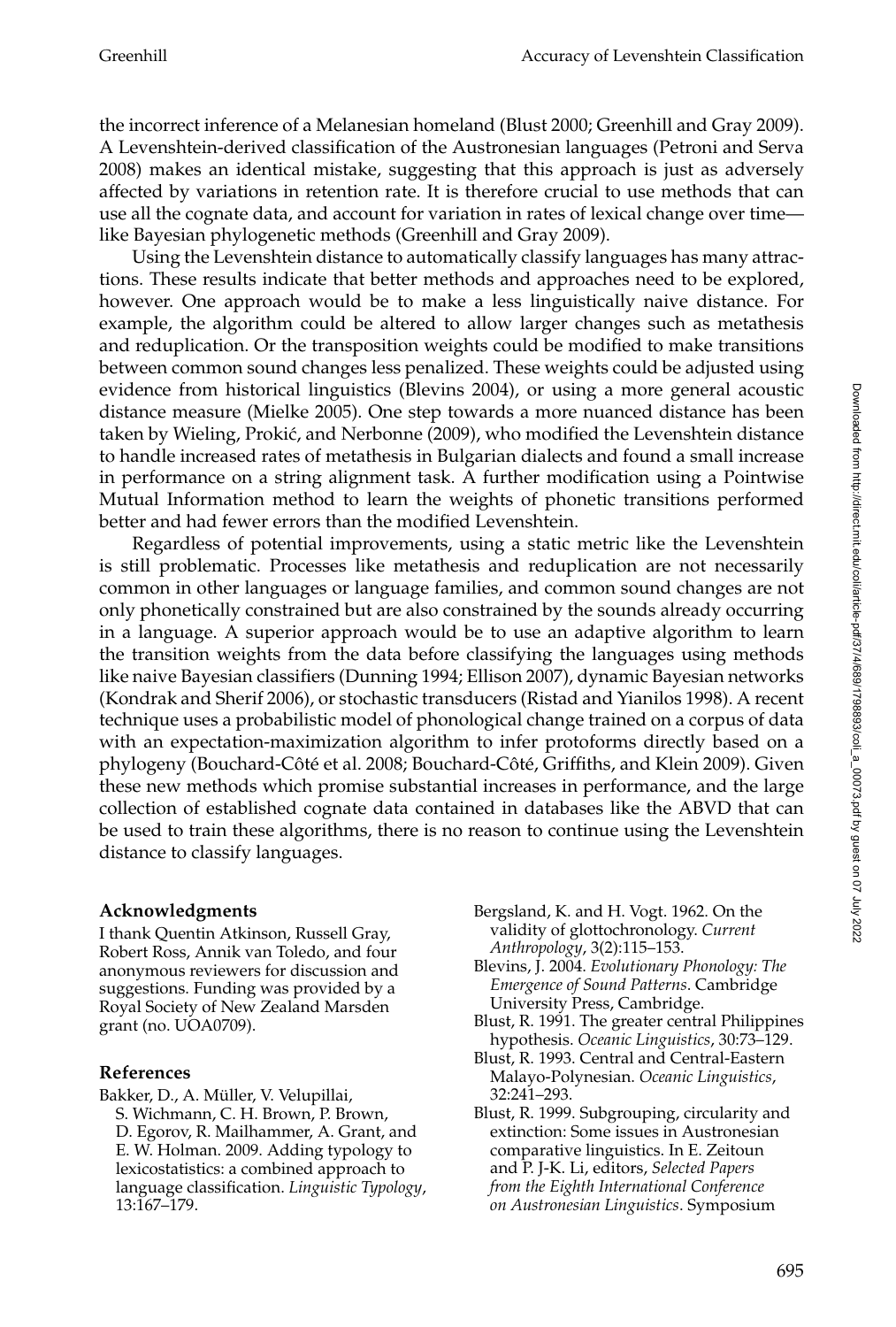Series of the Institute of Linguistics, Academia Sinica, Taipei, Taiwan, pages 31–94.

- Blust, R. 2000. Why lexicostatistics doesn't work: The 'universal constant' hypothesis and the Austronesian languages. In C. Renfrew, A. McMahon, and L. Trask, editors, *Time Depth in Historical Linguistics*. McDonald Institute for Archaeological Research, Cambridge, chapter 13, pages 311–331.
- Blust, R. 2004. \*t to k: An Austronesian sound change revisited. *Oceanic Linguistics*, 43:365–410.
- Blust, R. 2009. *The Austronesian Languages*. Pacific Linguistics, Canberra.
- Blust, R. A. 1978. Eastern Malayo-Polynesian: A subgrouping argument. In *Second International Conference on Austronesian Linguistics: Proceedings*, pages 181–234, Canberra.
- Bouchard-Côté, A., T. L. Griffiths, and D. Klein. 2009. Improved reconstruction of protolanguage word forms. In *Proceedings of Human Language Technologies*, pages 65–73, Boulder, CO.
- Bouchard-Côté, A., P. Liang, T. L. Griffiths, and D. Klein. 2008. A probabilistic approach to language change. *Advances in Neural Information Processing Systems*, 20:1–8.
- Brown, C. H., E. W. Holman, S. Wichmann, and V. Velupillai. 2007. Automated classification of the World's languages: A description of the method and preliminary results. *STUF-Language Typology and Universals*, 61:285–308.
- Brugmann, K. 1884. Zur Frage nach den Verwandtschaftsverhaltnissen der ¨ Indogermanischen Sprachen. *Internationale* Zeitschrift für allgemeine Sprachewissenschaft, 1:226–256.
- Campbell, L. and V. Grondona. 2008. Ethnologue: Languages of the world. review. *Language*, 84:636–641.
- Campbell, L. and B. Poser. 2008. *Historical Linguistics: History and Method*. Cambridge University Press, Cambridge.
- Currie, T. E., S. J. Greenhill, R. D. Gray, T. Hasegawa, and R. Mace. 2010. Rise and fall of political complexity in island south-east Asia and the Pacific. *Nature*, 467(7317):801–804.
- Dahl, O. C. 1973. *Proto-Austronesian*. Scandinavian Institute of Asian Studies, Monograph Series No. 1, Lund.
- Dempwolff, O. 1934. Vergleichende lautlehre des austronesischen wortschatzes. 1. induktiver aufbau

einer indonesischen ursprache. *Zeitschrift f ¨ur Eingeborenen-Sprachen*, 15.

- Dempwolff, O. 1937. Vergleichende lautlehre des austronesischen wortschatzes. 2. deductive anwendung des urindonesischen auf austronesische einzelsprachen. Zeitschrift für *Eingeborenen-Sprachen*, 17.
- Dempwolff, O. 1938. Vergleichende lautlehre des austronesischen wortschatzes. 3. austronesisches wörterverzeichnis. *Zeitschrift f ¨ur Eingeborenen-Sprachen*, 19.
- Dunning, T. 1994. Statistical identification of language. Technical report MCCS 94-273, Computing Research Laboratory, Las Cruces, NM.
- Durie, M. and M. D. Ross. 1996. *The Comparative Method Reviewed: Regularity and Irregularity in Language Change*. Oxford University Press, Oxford.
- Dyen, I. 1965. *A Lexicostatistical Classification of the Austronesian Languages*. Waverly Press, Inc, Baltimore, MD.
- Ellison, T. M. 2007. Bayesian identification of cognates and correspondences. In *Proceedings of Ninth Meeting of the ACL Special Interest Group in Computational Morphology and Phonology*, SigMorPhon '07, pages 15–22, Stroudsburg, PA.
- Embleton, S. M. 1985. *Statistics in Historical Linguistics*. Studienverlag Brockmeyer, Bochum.
- Gooskens, C. and W. Heeringa. 2004. Perceptive evaluation of Levenshtein dialect distance measurements using Norwegian dialect data. *Language Variation and Change*, 16:189–207.
- Grace, G. W. 1959. *The Position of the Polynesian Languages within the Austronesian (Malayo-Polynesian) Language Family*. (Indiana University Publications in Anthropology and Linguistics) Waverly Press, Baltimore, MD.
- Gray, R. D., D. Bryant, and S. J. Greenhill. 2010. On the shape and fabric of human history. *Philosophical Transactions of the Royal Society, B*, 365:3923–39233.
- Gray, R. D., A. J. Drummond, and S. J. Greenhill. 2009. Language phylogenies reveal expansion pulses and pauses in Pacific settlement. *Science*, 323(5913):479–483.
- Greenhill, S. J., R. Blust, and R. D. Gray. 2008. The Austronesian Basic Vocabulary Database: From bioinformatics to lexomics. *Evolutionary Bioinformatics*, 4:271–283.
- Greenhill, S. J., A. J. Drummond, and R. D. Gray. 2010. How accurate and robust are the phylogenetic estimates of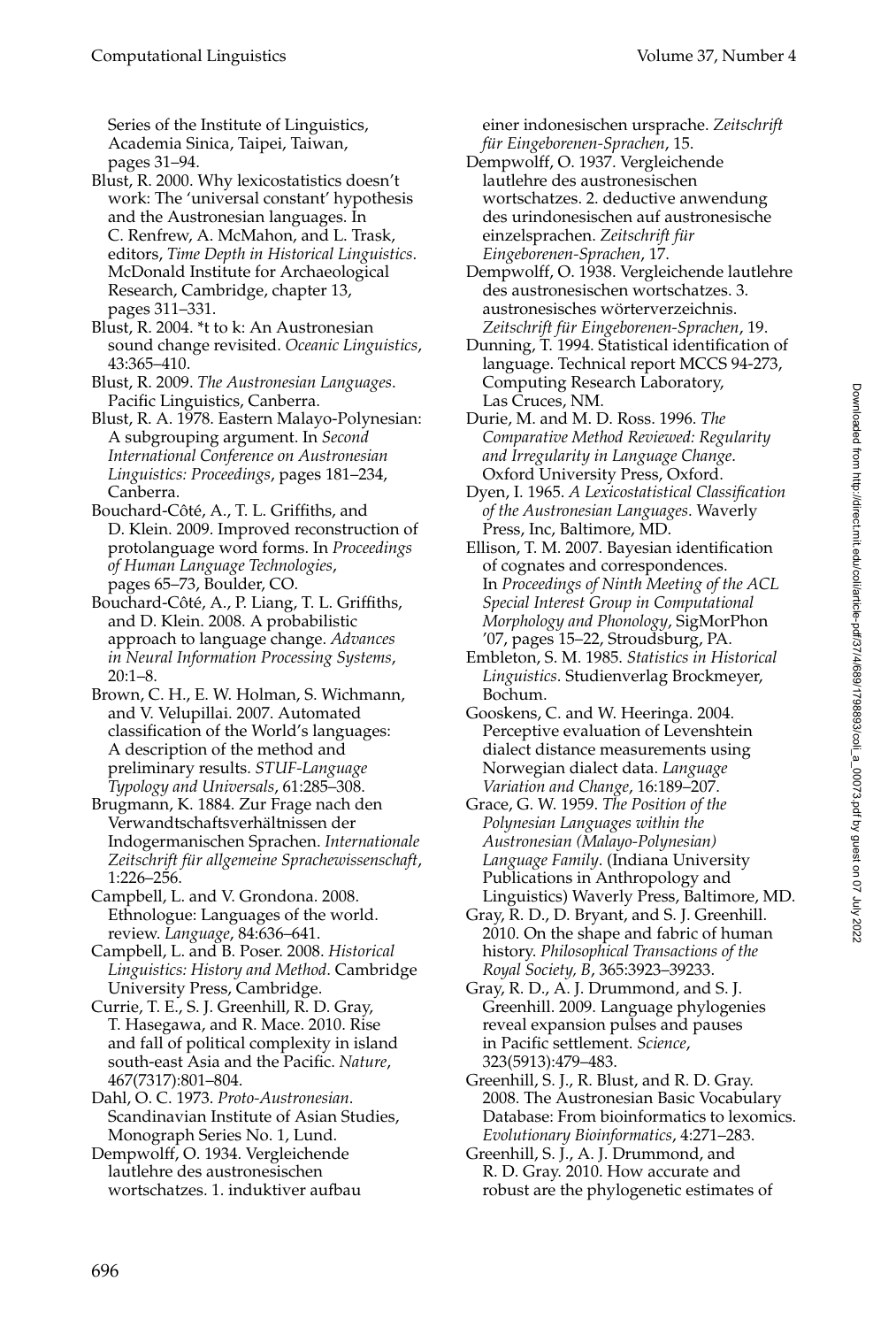Austronesian language relationships? *PLoS One*, 5(3):e9573.

- Greenhill, S. J. and R. D. Gray. 2009. Austronesian language phylogenies: Myths and misconceptions about Bayesian computational methods. In K. A. Adelaar and A. Pawley, editors, *Austronesian Historical Linguistics and Culture History: A Festschrift for Robert Blust*. Pacific Linguistics, Canberra, pages 375–397.
- Heeringa, W., P. C. J. Kleiweg, C. Gooskens, and J. Nerbonne. 2006. Evaluation of string distance algorithms for dialectology. In *Proceedings of the Workshop on Linguistic Distances*, pages 51–62, Sydney.
- Hennig, W. 1966. *Phylogenetic Systematics*. University of Illinois Press, Urbana. Translation by D. Davis and R. Zangerl.
- Holman, E. W. 2010. Do languages originate and become extinct at constant rates? *Diachronica*, 27(2):214–225.
- Holman, E. W., S. Wichmann, C. H. Brown, V. Velupillai, A. Müller, and D Bakker. 2008. Explorations in automated lexicostatistics. *Folia Linguistica*, 42:331–354.
- Kessler, B. 1995. Computational dialectology in Irish Gaelic. In *Proceedings of the Seventh conference of the European Chapter of the Association for Computational Linguistics (EACL)*, pages 60–67, Dublin.
- Kondrak, G. and T. Sherif. 2006. Evaluation of Several Phonetic Similarity Algorithms on the Task of Cognate Identification. In *Proceedings of the Workshop on Linguistic Distances*, pages 43–50, Sydney.
- Kruskal, J. B. 1983. An overview of sequence comparison: Time warps, string edits, and macromolecules. *SIAM Review*, 25(2):201–237.
- Levenshtein, V. I. 1966. Binary codes capable of correcting deletions, insertions, and reversals. *Soviet Physics Doklady*, 10:707–710.
- Lewis, P. M., editor. 2009. *Ethnologue: Languages of the World*. SIL International, Dallas, TX, 16th edition.
- Mielke, J. 2005. Modeling distinctive feature emergence. In J. Alderete, C.-H. Han, and A. Kachetou, editors, *Proceedings of the West Coast Conference on Formal Linguistics*. Cascadilla Proceedings Project, Somerville, MA, pages 281–289.
- Nerbonne, J. and W. Heeringa. 2009. Measuring dialect differences. In J. E. Schmidt and P. Auer, editors, *Language and Space: Theories and Methods*. Mouton De Gruyter, Berlin, pages 550–567.
- Pawley, A. 1972. On the internal relationships of eastern Oceanic languages. In R. C. Green and M. Kelly, editors, *Studies in Oceanic Culture History*, volume 3. Bernice P. Bishop Museum, Honolulu, HI, pages 3–106.
- Pawley, A. 2002. The Austronesian dispersal: Languages, technologies and people. In P. Bellwood and C. Renfrew, editors, *Examining the Farming/Language Dispersal Hypothesis*. McDonald Institute for Archaeological Research, Cambridge, pages 251–273.
- Petroni, F. and M. Serva. 2008. Language distance and tree reconstruction. *Journal of Statistical Mechanics: Theory and Experiment*, 2008(08):P08012.
- Reid, L. A. 1971. *Philippine minor languages: Word lists and phonologies*. University of Hawai'i Press, Canberra.
- Ringe, D. 1992. On calculating the factor of chance in language comparison. *Transactions of the American Philosophical Society*, 82:1–110.
- Ristad, E. S. and P. N. Yianilos. 1998. Learning string-edit distance. *IEEE Transactions on Pattern Analysis and Machine Intelligence*, 20(5):522–532.
- Ross, M. and Å. Næss. 2007. An Oceanic origin for Aiwoo, a language of the Reef ¨ Islands. *Oceanic Linguistics*, 46:456–498.
- Ross, M. D. 1988. *Proto-Oceanic and the Austronesian Languages of Western Melanesia*. Pacific Linguistics, Canberra.
- Ross, M. D. 1996. Contact-induced change and the comparative method: Cases from Papua New Guinea. In M. Durie and M. D. Ross, editors, *The Comparative Method Reviewed: Regularity and Irregularity in Language Change*. Oxford University Press, New York, pages 180–217.
- Serva, M. and F. Petroni. 2008. Indo-European languages tree by Levenshtein distance. *EPL (Europhysics Letters)*, 81(6):68005.
- Steel, M., M. D. Hendy, and D. Penny. 1988. Loss of information in genetic distances. *Nature*, 336:118.
- Susko, E., Y. Inagaki, and A. J. Roger. 2004. On inconsistency of the neighbor-joining, least squares, and minimum evolution estimation when substitution processes are incorrectly modeled. *Molecular Biology and Evolution*, 21:1629–1642.
- Swadesh, M. 1952. Lexico-statistic dating of prehistoric ethnic contacts. *Proceedings of the American Philosophical Society*, 96(4):452–463.